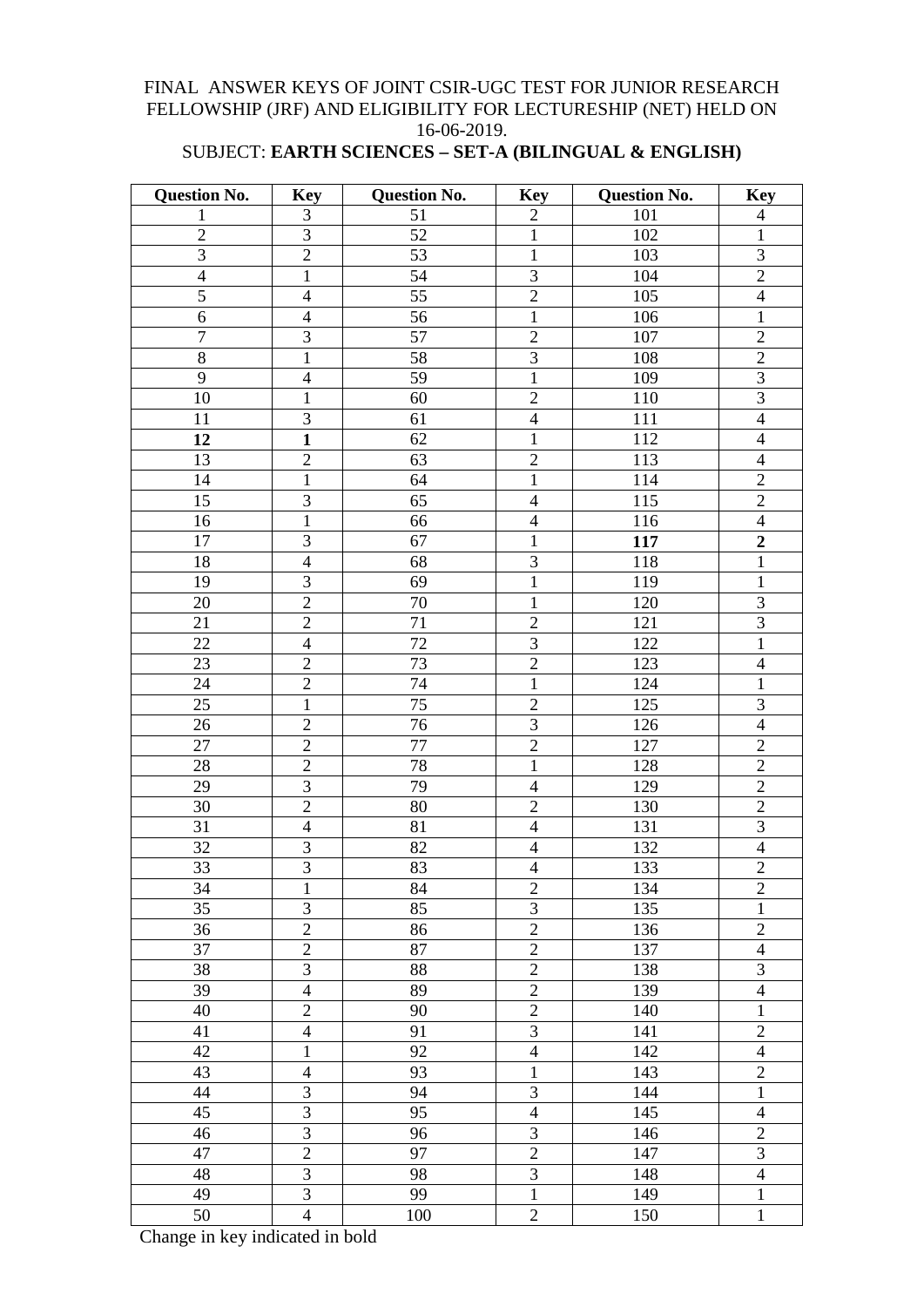#### FINAL ANSWER KEYS OF JOINT CSIR-UGC TEST FOR JUNIOR RESEARCH FELLOWSHIP (JRF) AND ELIGIBILITY FOR LECTURESHIP (NET) HELD ON 16-12-2018.

## SUBJECT: **EARTH SCIENCES – SET-B (BILINGUAL & ENGLISH)**

| <b>Question No.</b> | <b>Key</b>               | <b>Question No.</b> | <b>Key</b>              | <b>Question No.</b> | <b>Key</b>              |
|---------------------|--------------------------|---------------------|-------------------------|---------------------|-------------------------|
| 1                   | $\mathbf{1}$             | 51                  | $\overline{4}$          | 101                 | $\overline{4}$          |
| $\overline{2}$      | 3                        | 52                  | $\mathbf{1}$            | 102                 | 3                       |
| $\mathbf{3}$        | $\overline{\mathbf{1}}$  | $\overline{53}$     | 3                       | 103                 | $\overline{4}$          |
| $\overline{4}$      | $\sqrt{2}$               | 54                  | $\mathbf 1$             | 104                 | $\mathbf{1}$            |
| $\overline{5}$      | $\mathbf{1}$             | 55                  | $\mathbf{1}$            | 105                 | $\sqrt{2}$              |
| 6                   | $\mathfrak{Z}$           | 56                  | $\overline{c}$          | 106                 | $\overline{4}$          |
| $\overline{7}$      | 3                        | 57                  | $\mathbf{1}$            | 107                 | $\overline{2}$          |
| $8\,$               | $\mathfrak{Z}$           | 58                  | $\mathbf{1}$            | 108                 | $\mathbf{1}$            |
| $\mathbf{9}$        | $\overline{2}$           | 59                  | 3                       | 109                 | $\overline{4}$          |
| 10                  | $\mathbf{1}$             | 60                  | $\overline{c}$          | 110                 | $\sqrt{2}$              |
| 11                  | $\overline{4}$           | 61                  | $\mathbf{1}$            | 111                 | 3                       |
| 12                  | $\overline{4}$           | 62                  | $\overline{2}$          | 112                 | $\overline{4}$          |
| 13                  | $\mathfrak{Z}$           | 63                  | $\mathfrak{Z}$          | 113                 | $\mathbf{1}$            |
| 14                  | $\mathbf{1}$             | 64                  | $\overline{1}$          | 114                 | $\mathbf{1}$            |
| 15                  | $\overline{4}$           | 65                  | $\sqrt{2}$              | 115                 | $\overline{4}$          |
| 16                  | $\overline{3}$           | 66                  | $\overline{\mathbf{4}}$ | 116                 | $\mathbf{1}$            |
| 17                  | $\overline{2}$           | 67                  | $\mathbf{1}$            | 117                 | $\mathfrak{Z}$          |
| 18                  | $\mathbf{1}$             | 68                  | $\overline{2}$          | 118                 | $\overline{2}$          |
| 19                  | $\mathfrak{Z}$           | 69                  | $\mathbf{1}$            | 119                 | $\overline{4}$          |
| 20                  | $\overline{4}$           | 70                  | $\overline{4}$          | 120                 | $\mathbf{1}$            |
| 21                  | $\overline{\mathcal{L}}$ | 71                  | $\overline{2}$          | 121                 | $\sqrt{2}$              |
| 22                  | $\mathbf{1}$             | 72                  | $\overline{2}$          | 122                 | $\overline{2}$          |
| 23                  | $\overline{4}$           | 73                  | $\overline{2}$          | 123                 | $\overline{3}$          |
| 24                  | 3                        | 74                  | $\overline{2}$          | 124                 | $\overline{\mathbf{3}}$ |
| $\overline{25}$     | $\overline{3}$           | $\overline{75}$     | $\overline{3}$          | 125                 | $\overline{4}$          |
| 26                  | $\mathfrak{Z}$           | 76                  | $\overline{4}$          | 126                 | $\overline{4}$          |
| 27                  | $\overline{2}$           | $\overline{77}$     | $\mathbf{1}$            | 127                 | $\overline{4}$          |
| 28                  | 3                        | 78                  | 3                       | 128                 | $\overline{2}$          |
| 29                  | $\overline{3}$           | 79                  | $\overline{\mathbf{4}}$ | 129                 | $\overline{c}$          |
| 30                  | $\overline{4}$           | 80                  | 3                       | 130                 | $\overline{4}$          |
| 31                  | $\overline{2}$           | 81                  | $\overline{2}$          | 131                 | $\boldsymbol{2}$        |
| 32                  | $\overline{4}$           | 82                  | 3                       | 132                 | $\mathbf{1}$            |
| 33                  | $\overline{2}$           | 83                  | $\mathbf{1}$            | 133                 | $\mathbf{1}$            |
| 34                  | $\overline{c}$           | 84                  | $\overline{c}$          | 134                 | $\sqrt{3}$              |
| 35                  | 1                        | 85                  | $\overline{2}$          | 135                 | $\mathfrak{Z}$          |
| 36                  | $\overline{2}$           | 86                  | 3                       | 136                 | $\mathbf 1$             |
| 37                  | $\overline{2}$           | 87                  | $\overline{2}$          | 137                 | $\overline{4}$          |
| 38                  | $\overline{2}$           | 88                  | $\mathbf{1}$            | 138                 | $\mathbf{1}$            |
| 39                  | $\mathfrak{Z}$           | 89                  | $\overline{2}$          | 139                 | $\mathfrak{Z}$          |
| 40                  | $\overline{2}$           | 90                  | $\overline{3}$          | 140                 | $\overline{4}$          |
| 41                  | $\overline{4}$           | 91                  | $\sqrt{2}$              | 141                 | $\overline{2}$          |
| 42                  | $\overline{3}$           | 92                  | $\mathbf{1}$            | 142                 | $\overline{2}$          |
| 43                  | $\overline{3}$           | 93                  | $\overline{4}$          | 143                 | $\overline{2}$          |
| 44                  | $\mathbf{1}$             | 94                  | $\overline{2}$          | 144                 | $\overline{2}$          |
| 45                  | $\mathfrak{Z}$           | 95                  | $\overline{4}$          | 145                 | $\overline{3}$          |
| 46                  | $\overline{2}$           | 96                  | $\overline{4}$          | 146                 | $\overline{4}$          |
| 47                  | $\sqrt{2}$               | 97                  | $\overline{4}$          | 147                 | $\sqrt{2}$              |
| 48                  | 3                        | 98                  | $\overline{2}$          | 148                 | $\overline{2}$          |
| 49                  | $\overline{4}$           | 99                  | $\overline{3}$          | 149                 | $\mathbf{1}$            |
| 50                  | $\overline{2}$           | 100                 | $\overline{2}$          | 150                 | $\overline{2}$          |

Change in key indicated in bold